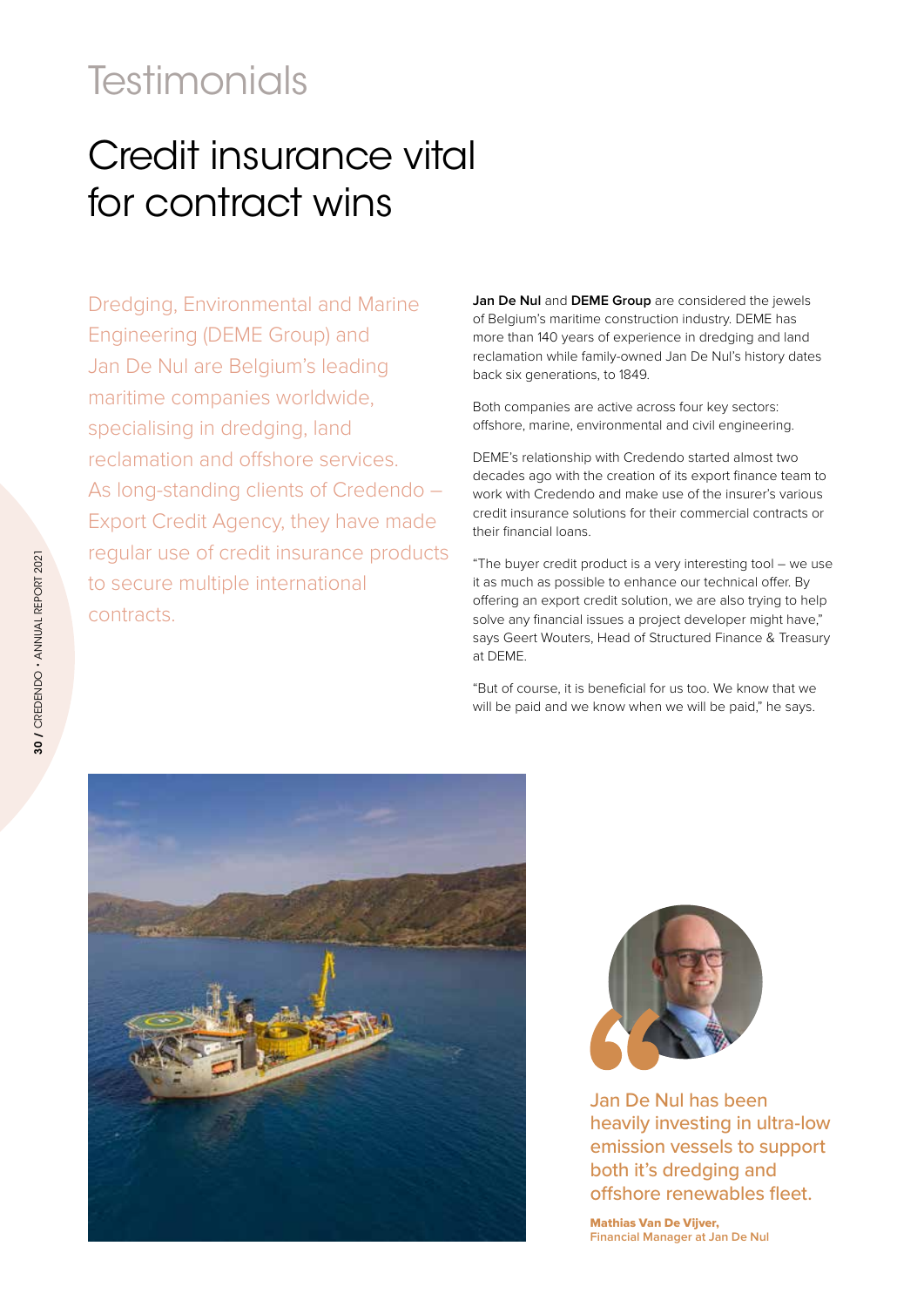



I want to sleep at night and not be worried about a country or client getting into difficulties.

Paul Lievens, **CFO of Jan De Nul**

Jan De Nul has a very long-standing relationship with Credendo, which goes back more than half a century. Jan De Nul also benefited from Credendo's support, explaining it is very rare they would bid for a tender in a risky market without having some assurance that Credendo would be able to cover the political and non-payment risks.

"I want to sleep at night and not be worried about a country or client getting into difficulties. That is what we pay for and in exchange we get a good service," says Paul Lievens, CFO of Jan De Nul.

### Credendo supports many types of projects in many countries

DEME has won several contracts with the support of Credendo's buyer credit insurance product.

One of them was phase 1 of the Elmina fishing port project in Ghana.

"Without financing, we would never have won the project," says Liesbeth Rosiers, Structured Finance Manager at DEME.

In Nigeria, DEME also brought in Credendo's support for the Eko Atlantic City project, which involves a new district of Lagos being built on land reclaimed by DEME from the Atlantic Ocean.

In Egypt – a major market for DEME – the company used Credendo's cover to win its largest dredging and land reclamation contract to date in November 2020.

The Abu Qir Port project involves all dredging activities for the new greenfield port development in Abu Qir, part of the city of Alexandria.

"Egypt is an important country, and we will have a lot of work to come," says Geert Wouters.

Also Jan De Nul benefited from Credendo's buyer credit solutions to win several projects in various geographies – Africa, Latin-America and Asia – and well spread over its different activities - dredging, renewables and civil construction.

Furthermore, Credendo was involved in Jan De Nul's contract in Taiwan regarding the construction of the Formosa 2 wind farm.

More than EUR 500 million of financing was mounted for the development of the port of Takoradi in Ghana and the coastal protection works in Cotonou, Benin.

Credendo's support is vital too when banks are lacking appetite for long-term risks, like during the liquidity crisis in Europe. In that case, Credendo helped Jan De Nul in Panama, providing seven-year performance guarantees on a project to construct lock complexes on the Panama Canal.

During the same period, Credendo supported the financing of the A11 road construction in Belgium.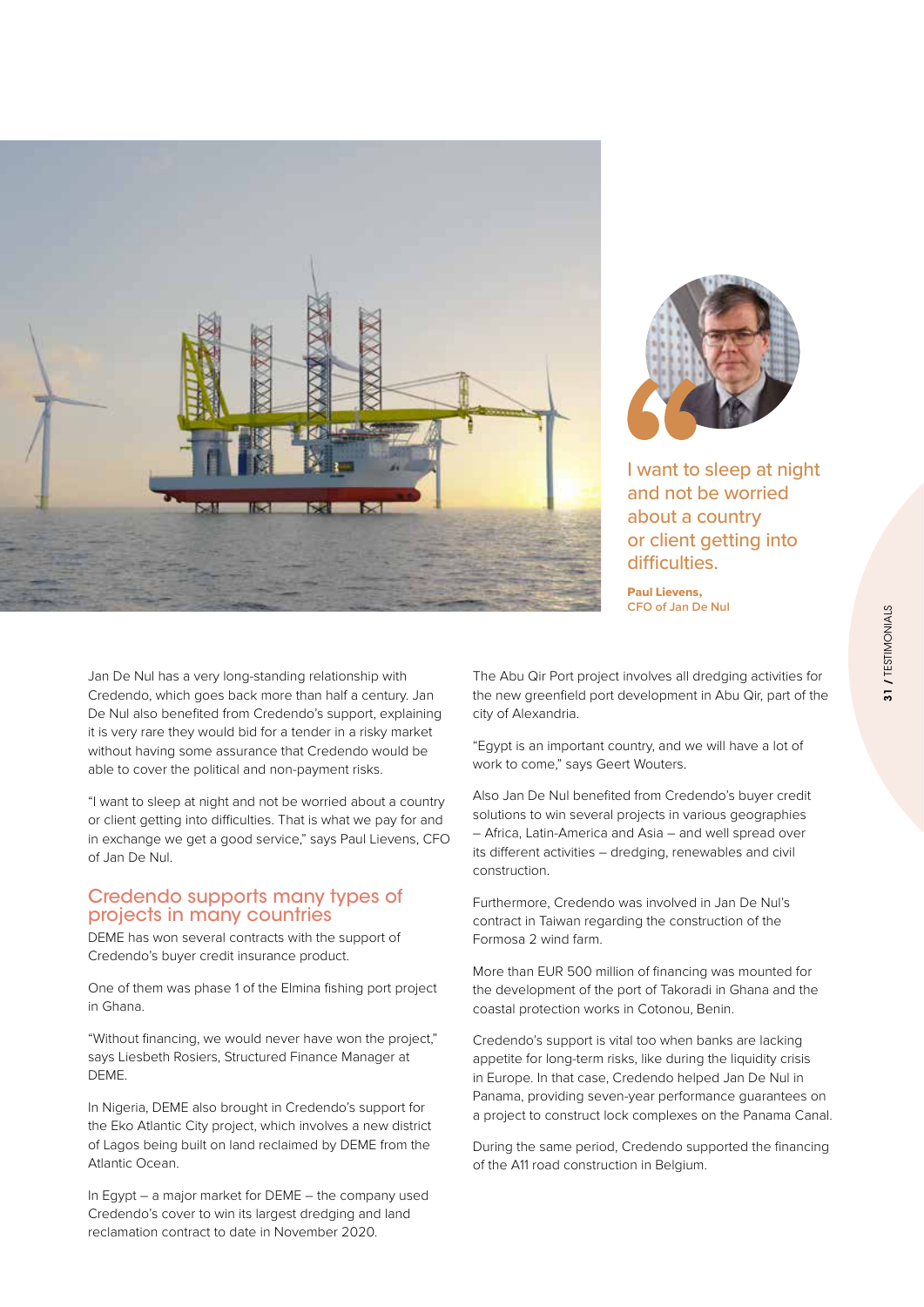

We speak on a daily basis. We sometimes ask Credendo difficult questions. Our cases are not always straightforward and Credendo might need to invent something new. This very close level of cooperation is needed for a company like ours where various projects will be at different stages in terms of cover they need.

#### Liesbeth Rosiers, **Structured Finance Manager at DEME**

## Environmental impact is never far from minds

DEME's Geert Wouters says the environmental impact is constantly monitored during the execution of projects, with work instantly stopped if wildlife such as whales or dolphins are spotted in the vicinity of a dredging project, for instance.

DEME has independent specialists to monitor its projects and environmental policies and sends extensive environmental reports to Credendo's specialists to ensure standards are met.

DEME is also investing in new technologies such as deepsea harvesting which involves the collection of rock-like nodules that contain nickel, cobalt, manganese and copper from the seabed. Research is being conducted to assess if the collection of these polymetallic nodules from the seabed might be a more environmentally friendly way to extract metals needed by the world's various industries.

Jan De Nul has been investing heavily in ultra-low emission vessels to support both its dredging and its offshore renewables fleet. Already in 2019, Jan De Nul secured a EUR 300 million 'green loan' via a consortium of international banks to finance its two new, next-generation renewables installation vessels: a wind turbine installation jack-up vessel, the 'Voltaire' and the crane vessel 'Les Alizés'. Both vessels will become operational in the fleet this year.

The new vessels have a dual exhaust filter system and will be the first seaworthy installation vessels in the world with extremely low emissions.